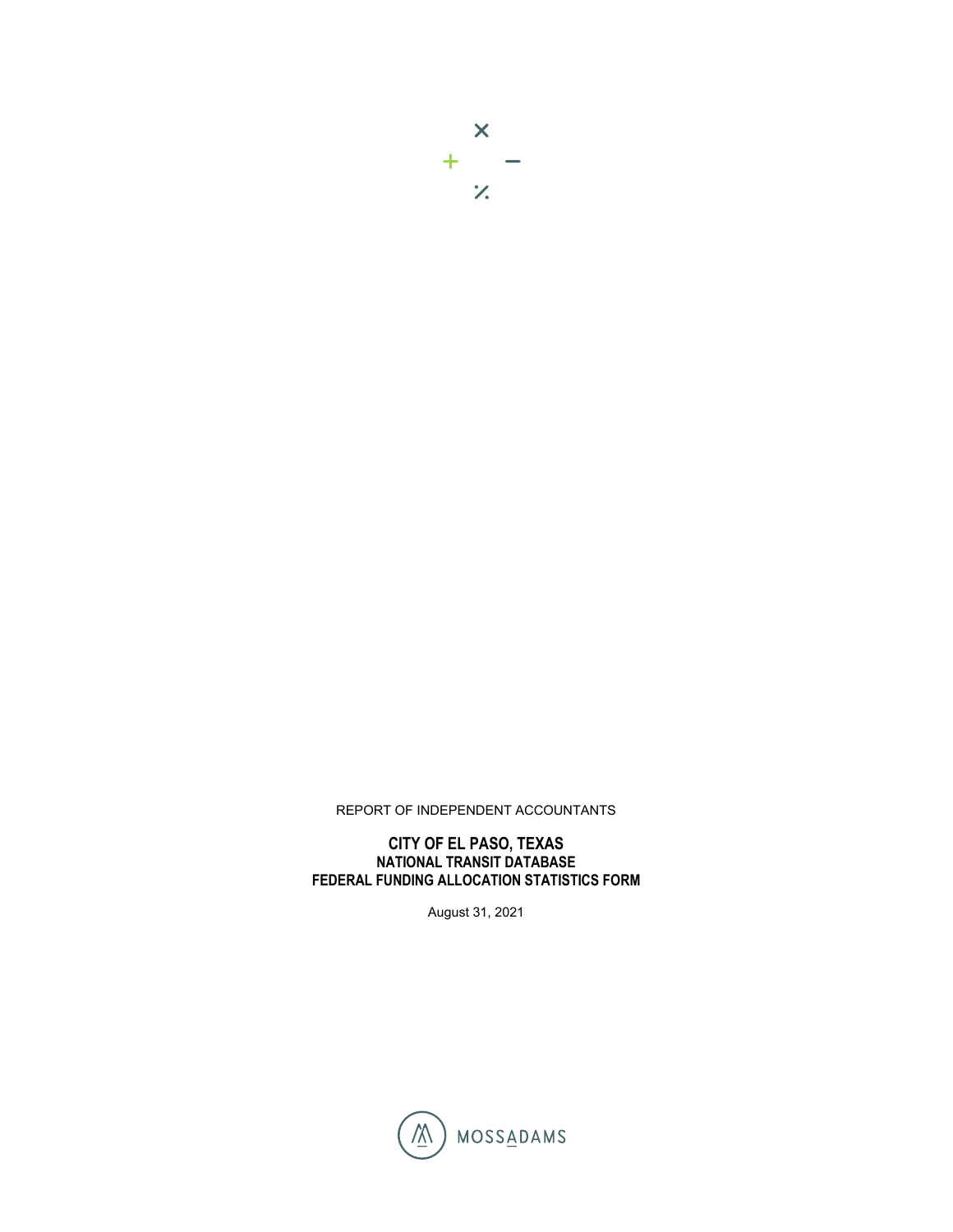

### **Report of Independent Accountants**

The Honorable Mayor and Members of the City Council City of El Paso, Texas

Federal Transit Administration

We have performed the procedures enumerated in the attached Schedule of Agreed-Upon Procedures (the Schedule), on the data contained in the Federal Funding Allocation Statistics Form (FFA-10) for the year ended August 31, 2021. The City of El Paso, Texas (the City) is responsible for the FFA-10.

The City has agreed to and acknowledged that the procedures performed are appropriate to meet the intended purpose of evaluating the Transit Fund's (an enterprise fund of the City), compliance with regard to the data reported and the information included in its FFA-10 for the year ended August 31, 2021, prepared in accordance with the requirements of the Uniform System of Accounts (USOA) and Records and Reporting System Final Rule, as specified in 49 CFR Part 630, Federal Register, January 15, 1993 and as presented in the National Transportation Database (NTD) 2021 NTD Policy Manual (the Manual). This report may not be suitable for any other purpose. The procedures performed may not address all the items of interest to a user of this report and may not meet the needs of all users of this report and, as such, users are responsible for determining whether the procedures performed are appropriate for their purposes.

The procedures listed in the Schedule were applied separately to each of the following modes:

- Directly Operated Motor Bus
- Directly Operated Service Rail
- Purchased Transportation Demand Response

We were engaged by the City to perform this agreed-upon procedures engagement and conducted our engagement in accordance with attestation standards established by the American Institute of Certified Public Accountants. An agreed-upon procedures engagement involves performing specific procedures that the engaging party has agreed to and acknowledged to be appropriate for the intended purpose of the engagement and reporting on findings based on the procedures performed. We were not engaged to and did not conduct an examination or review engagement, the objective of which would be the expression of an opinion or conclusion, respectively, on the FFA-10 for the year ended August 31, 2021. Accordingly, we do not express such an opinion or conclusion. Had we performed additional procedures other matters might have come to our attention that would have been reported to you.

We are required to be independent of the City and to meet our other ethical responsibilities, in accordance with the relevant ethical requirements related to our agreed-upon procedures engagement.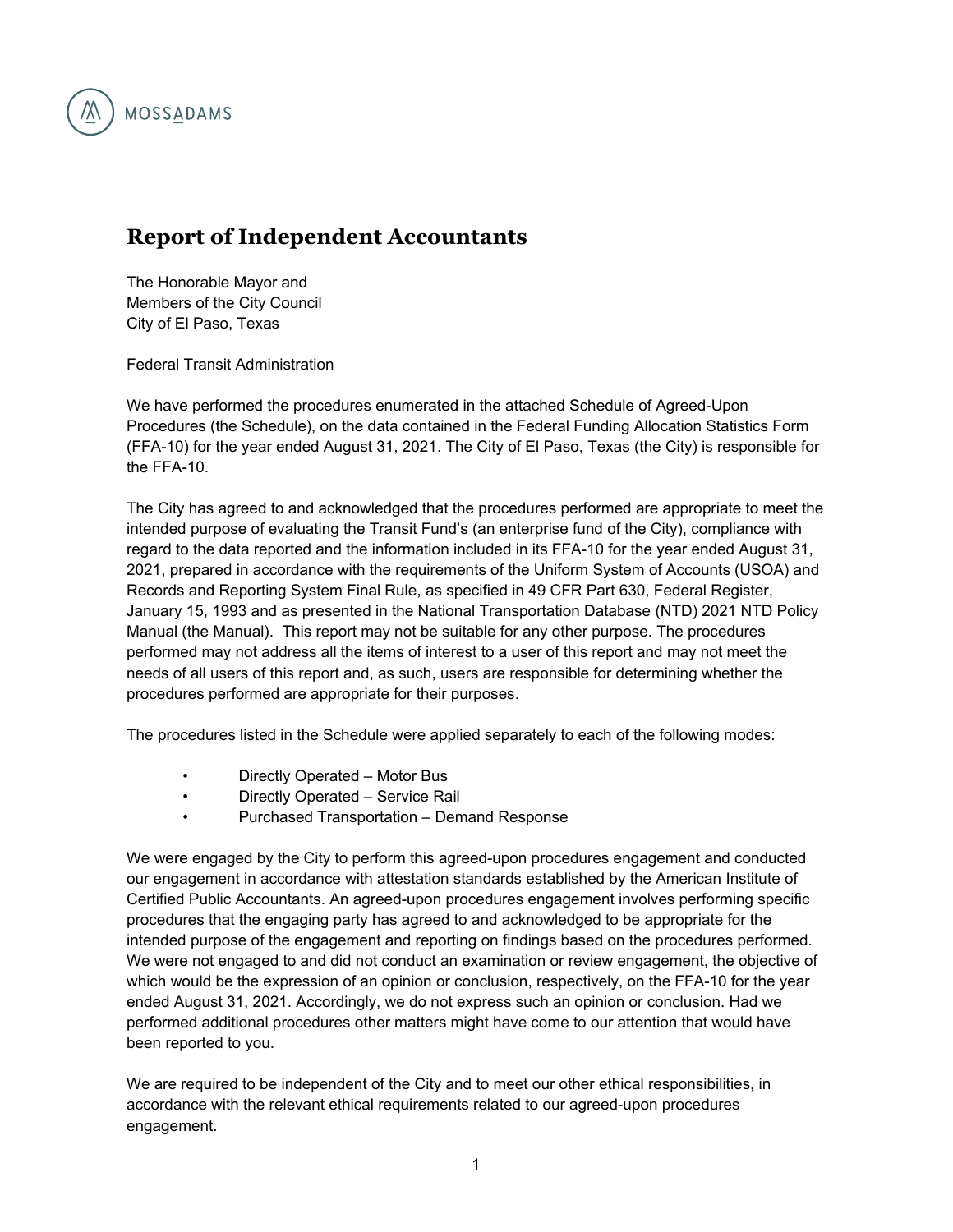This report is intended solely for the information and use of the Federal Transit Administration (FTA), Members of the City Council, the Honorable Mayor Oscar Leeser, and management of the City and is not intended to be, and should not be, used by anyone other than these specified parties.

Mess Adams LLP

Albuquerque, New Mexico February 22, 2022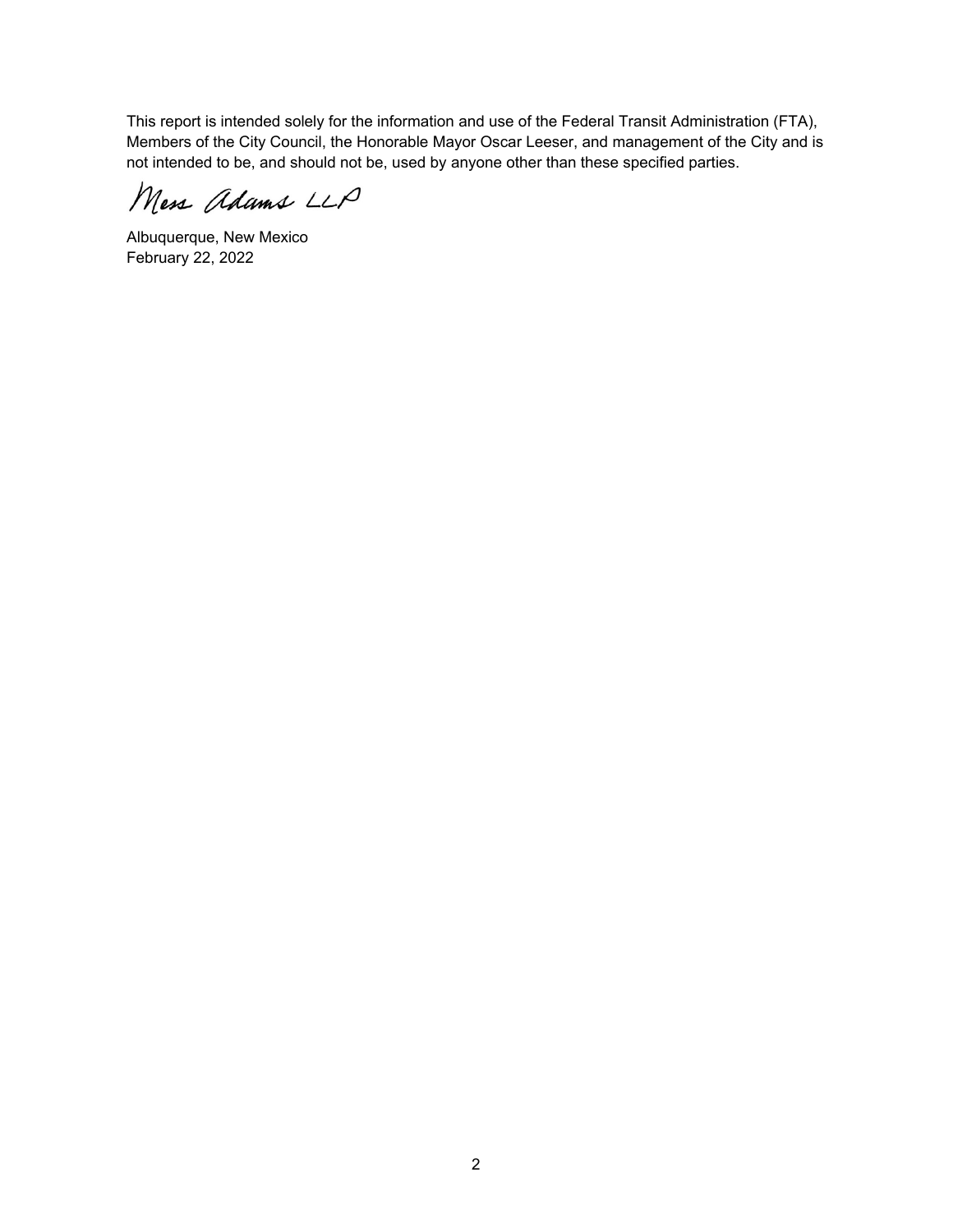

## **Schedule of Agreed-Upon Procedures**

A. Obtain and read a copy of written system procedures for reporting and maintaining data in accordance with the National Transit Database (NTD) requirements and definitions set forth in 49 CFR Part 630, Federal Register, January 15, 1993, and as presented in the 2021 *NTD Policy Manual*. If procedures are not written, inquire about the procedures with the personnel assigned responsibility for supervising the NTD data preparation and maintenance and report on their responses.

**Response:** Based on inquiries of City personnel, we noted that no written procedures exist related to reporting and maintaining data in accordance with NTD requirements and definitions set forth in 49 CFR Part 630, Federal Register, dated January 15, 1993 and as presented in the 2021 *NTD Policy Manual*. However, through inquiry of City personnel responsible for coordinating NTD preparation and maintenance, we noted that those responsible for reporting to NTD represent that they are aware of the requirements set forth in 49 CFR Part 630, Federal Register, dated January 15, 1993 and as presented in the 2021 *NTD Policy Manual* and the City follows the procedures set forth within, as they are in possession of a copy of the 2021 *NTD Policy Manual*.

- B. Inquire about the procedures (written or informal) with the personnel assigned responsibility for supervising the preparation and maintenance of NTD data to determine and report their response regarding:
	- The extent to which the transit agency followed the procedures on a continuous basis, and
	- Whether these transit personnel believe such procedures result in accumulation and reporting of data consistent with NTD definitions and requirements set forth in 49 CFR Part 630, Federal Register, dated January 15, 1993, and as presented in the 2021 *NTD Policy Manual*.

**Response:** We performed inquiries with City personnel assigned responsibility of supervising the preparation and maintenance of NTD data and noted:

- City personnel stated they followed the procedures on a continuous basis, and
- They believe such procedures result in accumulation and reporting of data consistent with the NTD definitions and requirements set forth in 49 CFR Part 630, Federal Register dated January 15, 1993, and as presented in the 2021 *NTD Policy Manual*.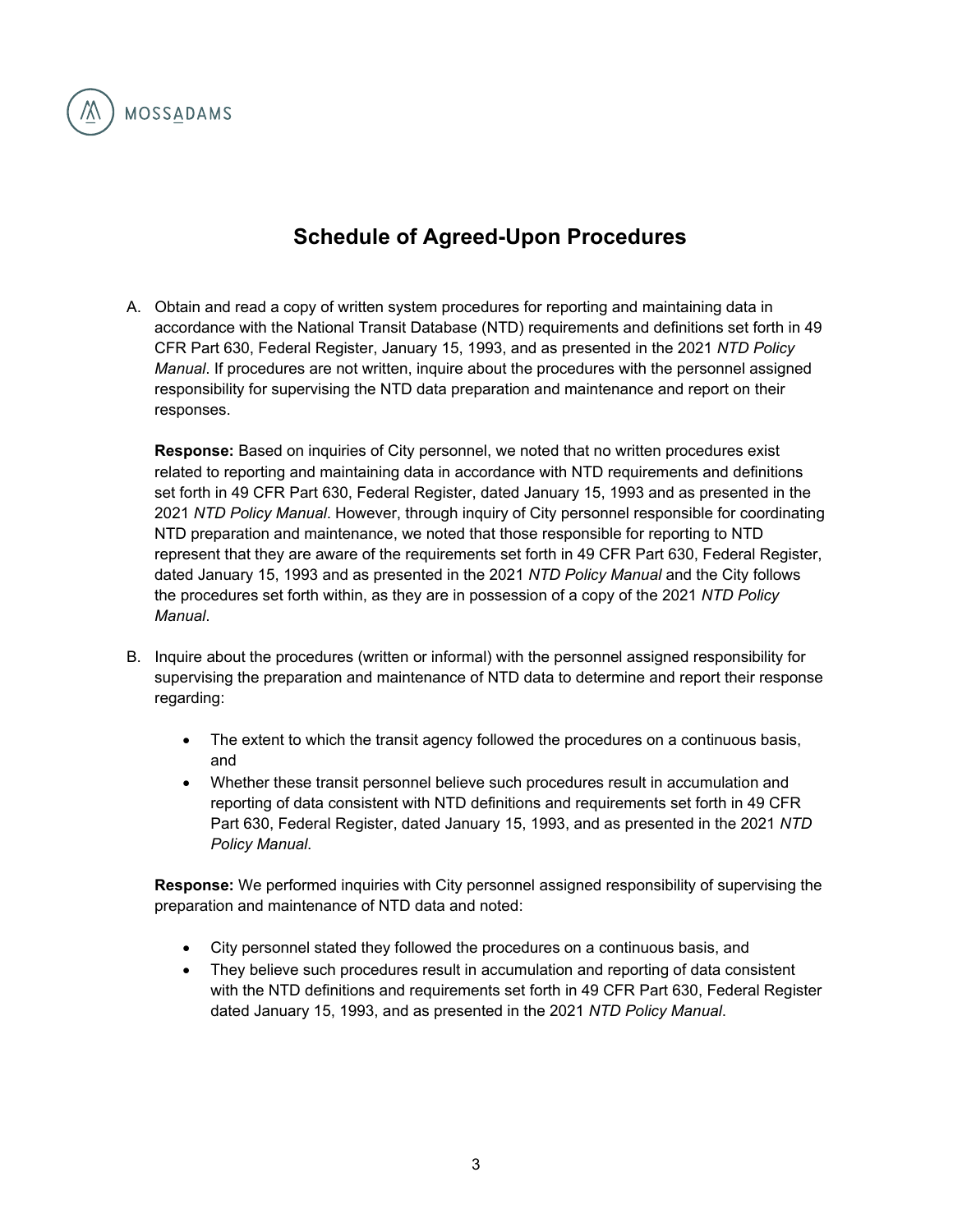C. Inquire of the same personnel, from item "B" above, concerning the retention policy that is followed by the transit agency with respect to source documents supporting the NTD data reported on the Federal Funding Allocation Statistics form (FFA-10), for Total Modal Operating Expenses data (F-30, line 15, column e), Actual Vehicle Revenue Mile and Passenger Miles Traveled (S-10, lines 12 and 20, column d) and report their response as to the retention policy followed.

**Response:** We inquired of the same personnel from item "B" above concerning the retention policy that is followed by the transit agency with respect to source documents supporting the NTD data reported on the FFA-10, for Total Modal Operating Expenses data, Actual Vehicle Revenue Mile and Passenger Miles Traveled, noting that the source documents are maintained for at least the three-year requirement.

D. Based on a description of the transit agency's procedures in items "A" and "B" above, identify the source documents which are to be retained by the transit agency for a minimum of three years. For each type of source document, randomly select three months out of the year and determine whether the document exists for each of these periods.

**Response:** Based on a description of the City's procedures obtained in items "A" and "B" above, we identified all the source documents which are to be retained by the City for a minimum of three years. For each type of source document required, we obtained the City's records for September 2020, March 2021, and August 2021 for the Motor Bus (MB) and Demand Response (DR/DT) modes and determined that the documents existed. As the Service Rail (SR) only had service in July 2021 and August 2021 we obtained the City's records for these months and determined that the documents existed.

E. Inquire with the person responsible for supervising and maintaining the NTD data whether individuals, independent of the individuals preparing source documents and posting data summaries, review the source documents and data summaries for completeness, accuracy, and reasonableness and how often such reviews are performed, and report their response.

**Response:** We performed inquiries with the person responsible for supervising and maintaining the NTD data. Upon inquiry, we noted individuals independent of the individuals preparing source documents and posting data summaries reviewed the source documents and data summaries for completeness, accuracy, and reasonableness on a monthly basis.

F. Select a random sample of three source document packets and report whether supervisors' signatures are present as required by the system of internal controls. If supervisors' signatures are not required, inquire and report how the supervisors' reviews are documented.

**Response:** We selected a random sample of three source document packets for the DR mode for September 2020, March 2021, and August 2021 and determined the transit agency supervisors' signatures are present as required by the system of internal controls. For the MB and SR modes, there is not a direct supervisor from the transit agency to review. Instead, the City's finance department reviews the submitted information prior to preparing the submissions of the NTD reports. We noted evidence of review via an email from the finance department indicating submission to the NTD.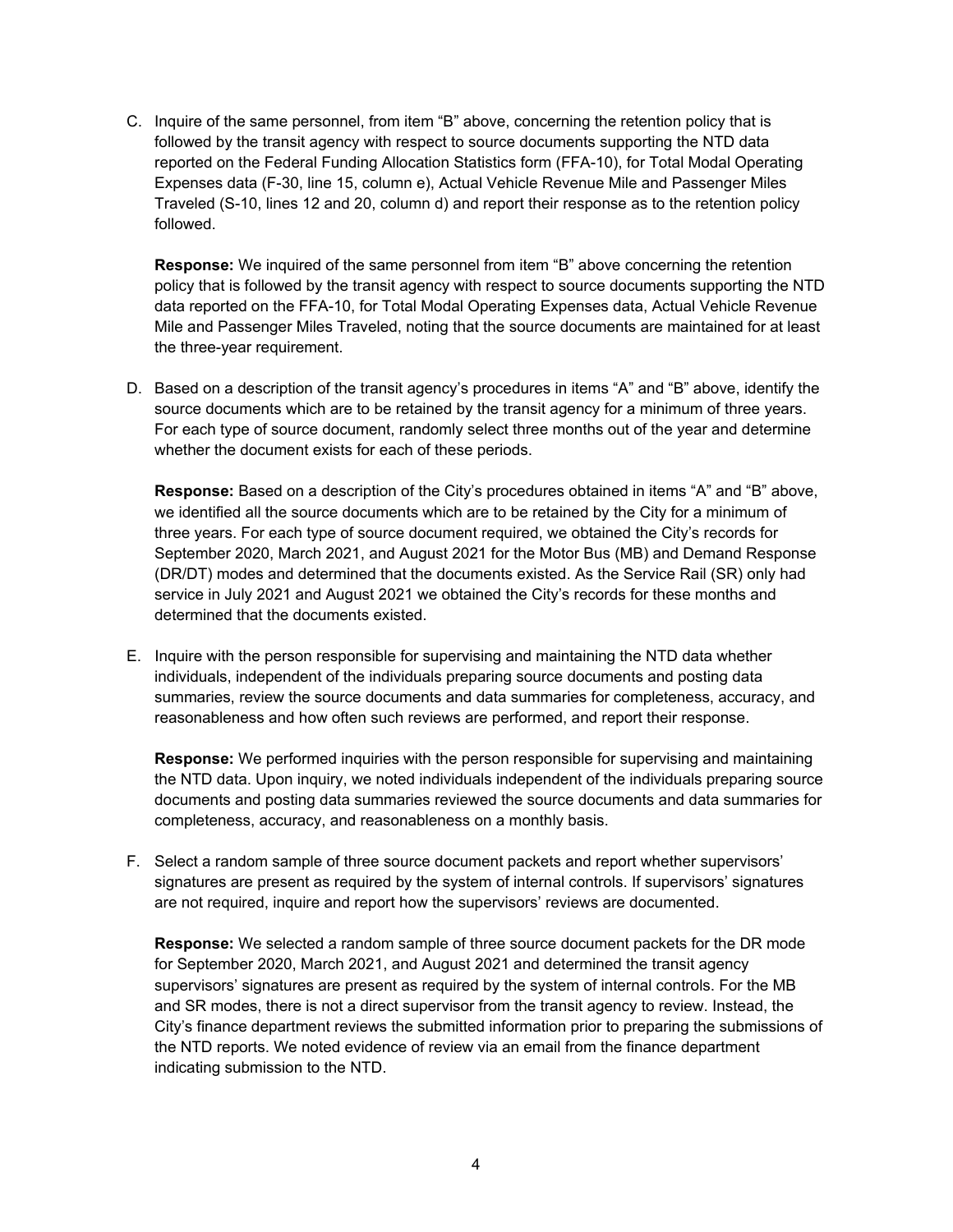G. Obtain the worksheets used by the transit agency to prepare the final data that are transcribed onto the Federal Funding Allocation Statistics form (FFA-10). Compare the data included on the worksheets to the summaries prepared by the transit agency. Recalculate the arithmetical accuracy of the summarizations.

**Response:** We obtained the worksheets utilized by the City to prepare the final data that are transcribed on the FFA-10. We compared the periodic data included on the worksheets to the periodic summaries prepared by the City, noting agreement, without exception. We recalculated the arithmetical accuracy of the summarizations, noting no differences.

H. Inquire of the transit agency's procedure for accumulating and recording passenger miles traveled (PMT) data in accordance with NTD requirements with transit agency staff. Inquire and report whether the procedure used is one of the methods specifically approved in the 2021 *NTD Policy Manual*.

**Response:** We performed inquiries with City personnel surrounding the City's procedure for accumulating and recording PMT.

We noted that the following methods are used for the various modes of transportation:

- MB An alternative sampling method is used, which meets the FTA requirements of 95% confidence and + / - 10% precision. This was supported by written evidence from a qualified statistician. This method is therefore one of the acceptable methods listed in the 2021 *NTD Policy Manual*.
- DR/DT A 100% count of actual PMT is the method used, which is one of the acceptable methods listed in the 2021 *NTD Policy Manual*.
- SR A 100% count of actual PMT is the method used, which is one of the acceptable methods listed in the 2021 *NTD Policy Manual*
- I. Inquire of transit agency staff the transit agency's eligibility to conduct statistical sampling for PMT data every third year. Determine whether the transit agency meets one of the three criteria that allow transit agencies to conduct statistical samples for accumulating PMT data every third year rather than annually. Specifically:
	- According to the 2010 Census, the public transit agency serves an urbanized area (UZA) of less than 500,000 of population.
	- The public transit agency directly operates fewer than 100 revenue vehicles in all modes in annual maximum revenue service (VOMS) (in any size UZA).
	- The service is purchased from a seller operating fewer than 100 revenue vehicles in VOMS and is included in the transit agency's NTD report.

For transit agencies that meet one of the above criteria, obtain the NTD documentation for the most recent mandatory sampling year (2021) and note if statistical sampling was conducted and if the required 95% confidence and +10% precision was used. Inquire of transit agency personnel and report about how the transit agency estimated annual PMT for the current report year.

**Response:** We inquired of City personnel and note that the City conducts statistical sampling every year for the MB, SR, and DR modes; therefore, this step is not applicable for these modes.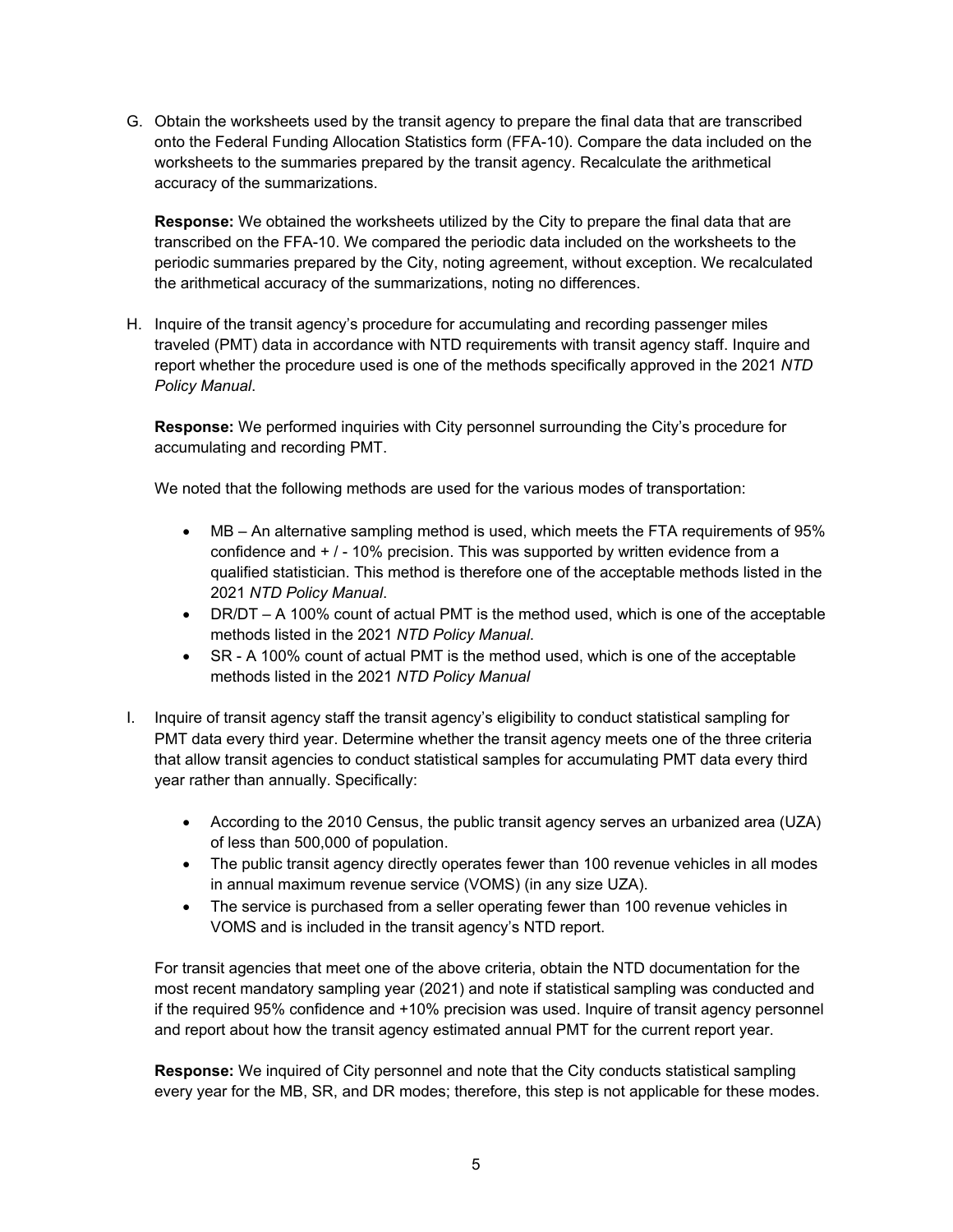J. Inquire of transit agency personnel about the sampling procedure for estimation of PMT data used by the transit agency. Obtain a copy of the transit agency's working papers or methodology used to select the actual sample of runs for recording PMT data. If the average trip length was used, inquire of transit agency personnel and report whether the universe of runs was used as the sampling frame and that the methodology to select specific runs from the universe resulted in a random selection of runs. If a selected sample run was missed, determine that a replacement sample run was randomly selected. Note if the transit agency followed the stated sampling procedure.

**Response:** We inquired and obtained a description of the sampling procedure for estimation of PMT data used by the City. We obtained a copy of the City's working papers used to select the actual sample of runs for recording PMT data. The City utilizes Actual Passenger Counts (APC) rather than average trip length to estimate PMT data for the MB, SR, and DR modes. The City followed the stated sampling procedure for these modes.

K. Select a random sample of three source documents for accumulating PMT data and note if the data are complete (all required data are recorded) and the computations are accurate. Select a random sample of three of the accumulation periods and re-calculate the accumulations for each of the selected periods. List the accumulations periods that were recalculated. Recalculate the arithmetical accuracy of the summary data provided to NTD.

**Response:** For MB and DR modes, we randomly selected three source documents for accumulating PMT data for the months of September 2020, March 2021, and August 2021 and noted the source documents were complete and computations were accurate. For SR mode, we randomly selected two source documents for accumulating PMT data for the months of July 2021 and August 2021 and noted the source documents were complete and computations were accurate. We randomly selected three of the accumulation periods and recalculated the accumulations for each period, as follows, noting no exceptions:

- MB  $-9/8/20$ ,  $3/17/21$ , and  $8/23/21$
- $\bullet$  DR 9/8/20, 3/17/21, and 8/23/21
- $\cdot$  SR 7/29/21 and 8/14/21
- L. Inquire of transit agency personnel about the procedures for systematic exclusion of charter, school bus, and other ineligible vehicle miles from the calculation of actual vehicle revenue miles and note the personnel's response. Randomly select three source documents used to record charter and school bus mileage and recalculate the arithmetical accuracy of the computations.

**Response:** Based on our inquiry with City personnel, the City does not have charter, school bus, or other ineligible vehicle miles. Therefore, a method for excluding such activity is not applicable.

- M. For actual vehicle revenue mile (VRM) data, document the collection and recording methodology and determine that deadhead miles are systematically excluded from the computation. This is accomplished as follows:
	- If actual VRMs are calculated from schedules, inquire of transit agency personnel about the procedures used to subtract missed trips and note their response. Randomly select five of the days that service is operated and re-calculate the daily total of missed trips and missed VRMs.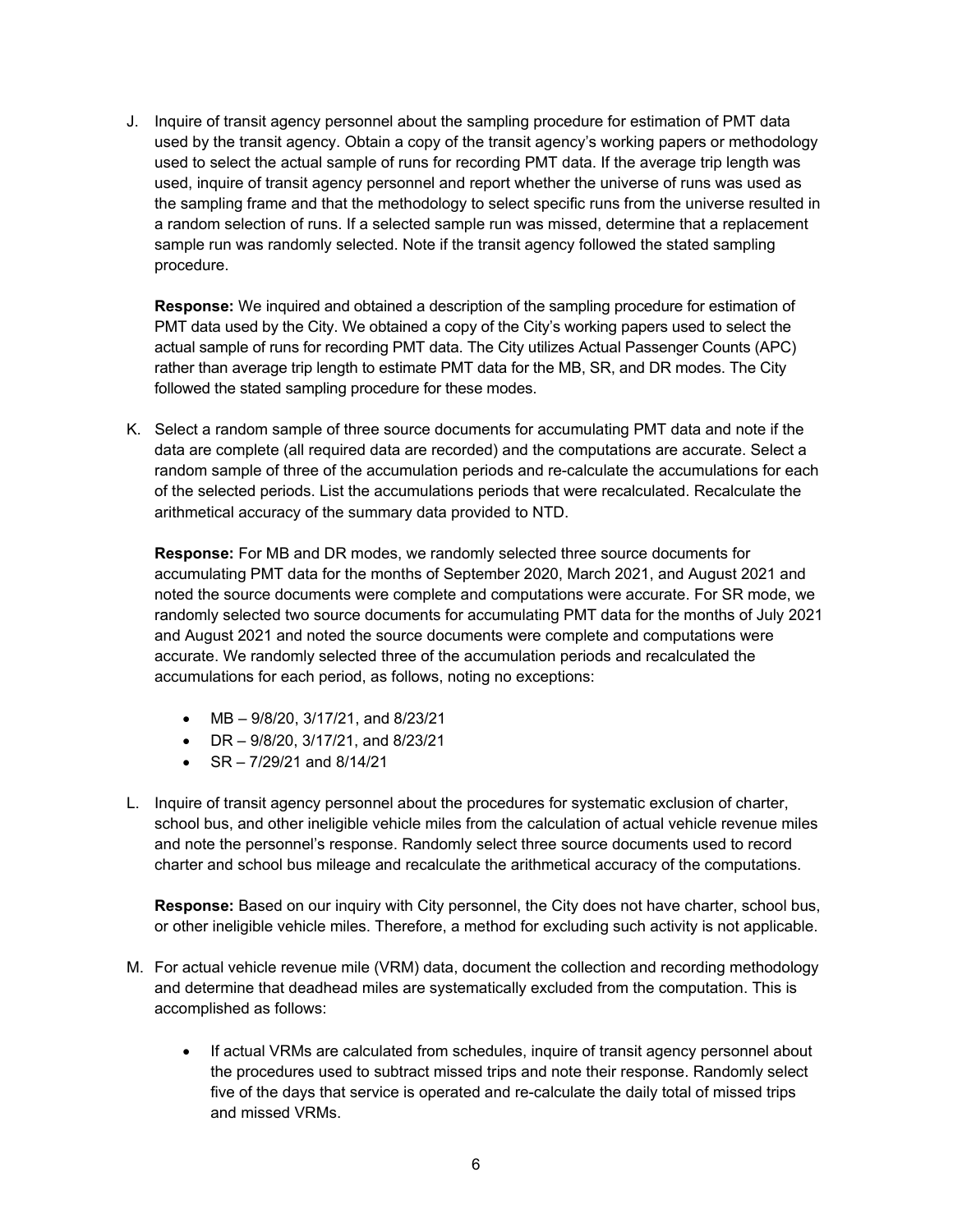• If actual VRMs are calculated from hubodometers, inquire of transit agency personnel about the procedures used to calculate and subtract deadhead mileage and note their response. Randomly select five hudodometer readings and compare the transit agency's method of computing deadhead mileage to the methods allowed by FTA's definitions. Recalculate the arithmetical accuracy of the summarizations of accumulations.

**Response:** For VRM data, we documented the collection and recording methodology and determined that deadhead miles are systematically excluded from the computation based on the following:

- VRM for the MB and SR modes of transportation is based on schedules. We inquired with City personnel and noted that all missed trips are included in the City's data and subtracted in calculating VRM. For MB we randomly selected five service days from one route from the months of September 2020, March 2021, and August 2021 and recalculated the total of missed trips and missed VRMs, noting no exceptions. For SR we randomly selected five service days from one route from the months of July 2021 and August 2021 and re-calculated the total of missed trips and missed VRMs, noting no exceptions.
- VRM for the DR mode of transportation is based on hubodometers. We inquired with City personnel and noted the deadhead miles are included in the electronic readings and removed in calculating VRM. We randomly selected five readings, each from five different days (9/8/20, 9/22/20, 3/17/21, 8/14/21, and 8/23/21), and compared transit's method of computing deadhead mileage to the methods allowed by FTA's definitions, noting no exceptions.
- N. For rail modes, obtain the recording and accumulation sheets for actual VRMs and determine that locomotive miles are not included in the computation.

**Response:** For rail modes, we obtained the recording and accumulation sheets for actual VRM's and noted that the City does not have locomotives. Therefore, an elimination method for locomotive miles is not applicable.

- O. If fixed guideway or High Intensity Bus directional route miles (FG or HIB DRM) are reported, inquire of the person responsible for maintaining and reporting the NTD data and report the personnel's response about whether the operations meet FTA's definition of fixed guideway (FG) or High Intensity Bus (HIB) in that the service is:
	- Rail, trolleybus (TB), ferryboat (FB), or aerial tramway (TR) or
	- Bus (MB, CB, or RB) service operating over exclusive or controlled access rights-of-way (ROW), and
		- Access is restricted,
		- Legitimate need for restricted access is demonstrated by peak period level of service D or worse on parallel adjacent highway, and
		- Restricted access is enforced for freeways; priority lanes used by other high occupancy vehicles (HOV) (i.e., vanpools (VP), carpools) must demonstrate safe operation (see Fixed Guideway Segments form (S-20))

**Response:** We inquired of the transit personnel responsible for maintaining and reporting FG directional route miles NTD data for operations and noted that they meet FTA's definition of FG and noted that FG segment as reported includes only the streetcar.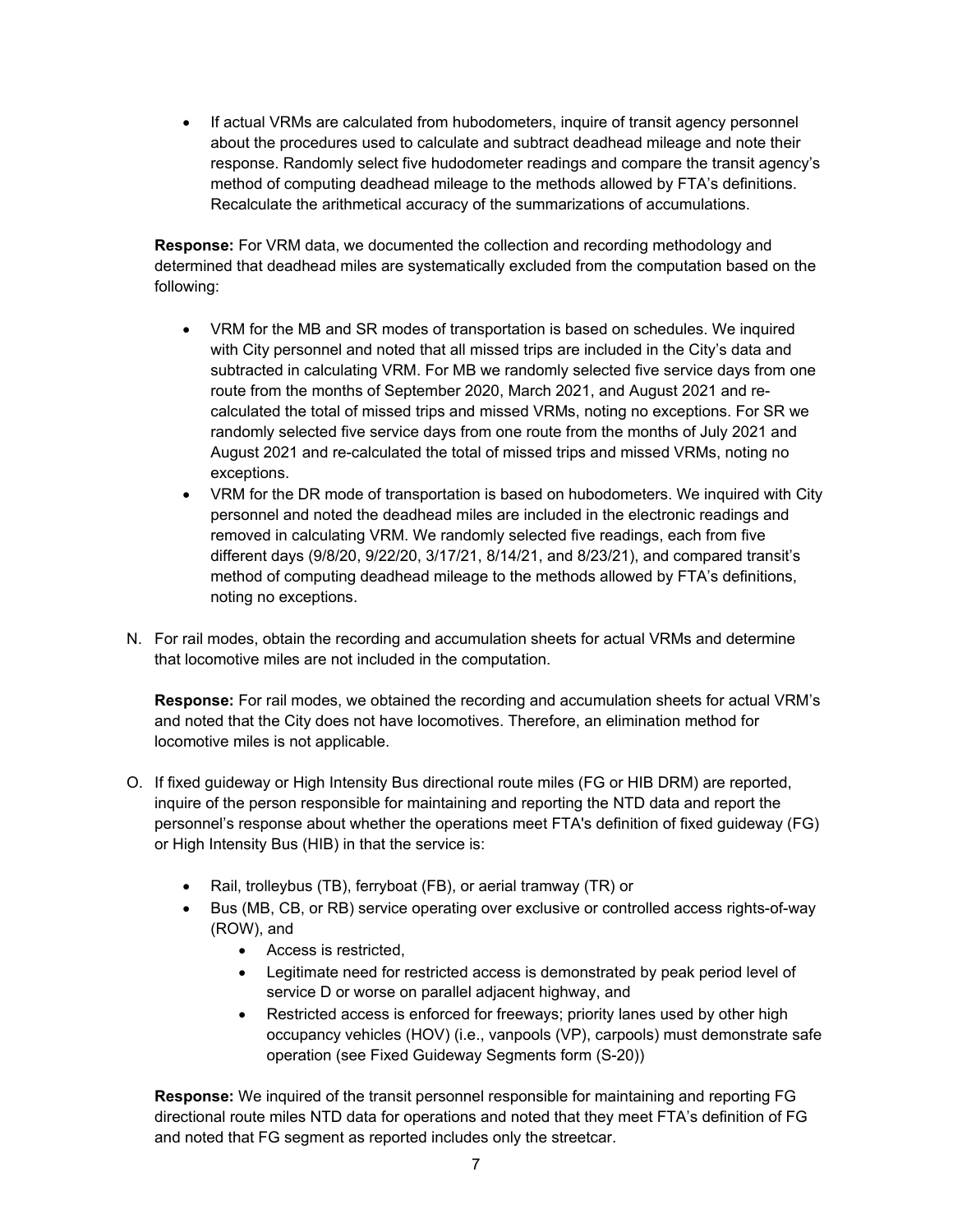P. Inquire about the measurement of fixed guideway and HIB DRM with the person reporting the NTD data and note whether the mileage is computed in accordance with FTA's definitions of FG/HIB and DRM. Inquire whether there were service changes during the year that resulted in an increase or decrease in DRMs. If a service change resulted in a change in overall DRMs, recalculate the average monthly DRMs, and compare the total to the FG/HIB DRM reported on the FFA-10 form.

**Response:** We inquired of City staff and noted that the mileage is computed in accordance with FTA definitions of fixed guideway and DRM. The mileage is based on an approved FTA segment of a fixed 4.8 miles. We inquired whether there were service changes during the year that resulted in an increase or decrease in DRM. During the current year, there were no service changes resulting in a change in overall DRMs. The City does not deploy HIB.

- Q. Inquire if any temporary interruptions in transit service occurred during the report year. If these interruptions were due to maintenance or rehabilitation improvements to an FG segment(s), report if the following apply:
	- DRMs for the segment(s) should be reported for the entire report year if the interruption is less than 12 months in duration. The months of operation on the S-20 form should be reported as 12. The transit agency should have completed a Form Note describing the interruption.
	- If the improvements cause a service interruption on the FG/HIB DRMs lasting more than 12 months, the transit agency should contact their validation analyst to discuss. FTA will make a determination on how the DRMs should be reported.

**Response:** We inquired of City staff and noted there were no interruptions lasting more than 12 months. There were temporary interruptions in service due to COVID-19, but no temporary interruptions due to maintenance or rehabilitation improvements.

R. Measure FG/HIB from maps or by retracing route.

**Response:** We measured FG by tracing route distances using the City's official Streetcar maps. The City does not deploy HIB.

S. Inquire with the person reporting the NTD data and report about whether other public transit agencies operate service over the same FG/HIB as the transit agency. If yes, note that the transit agency coordinated with the other transit agency (or agencies) such that the DRMs for the segment of FG/HIB are reported only once to the NTD on the FFA-10 form. Each transit agency should report the actual VRM, PMT and operating expense (OE) for the service operated over the same FG/HIB.

**Response:** We performed inquiries with City personnel reporting the NTD data whether other public transit agencies operate service over the same FG as the City. The City does not coordinate with other transit agencies over the same FG. The City does not deploy HIB.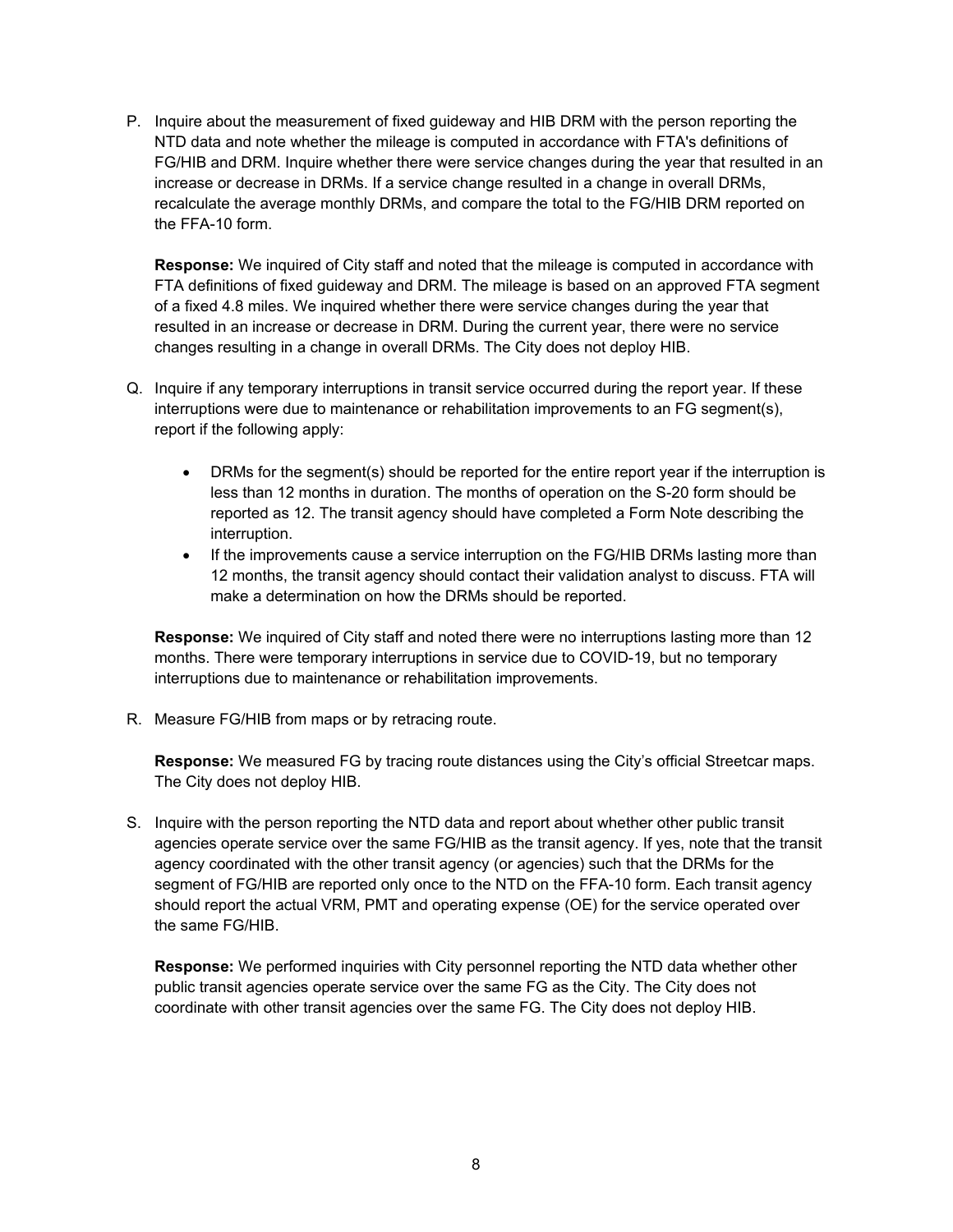T. Obtain the S-20 form. Inquire with the persons reporting the NTD data and report about the Agency Revenue Service Start Date for any segments added in the 2021 Report Year. This is the commencement date of revenue service for each FG/HIB segment. Compare the date reported to the date when the agency began revenue service. This may be later than the Original Date of Revenue Service if the transit agency is not the original operator. If a segment was added for the 2021 report year, the Agency Revenue Service Date must occur within the transit agency's 2021 fiscal year. Segments are summarized by like characteristics. Note that for apportionment purposes under the State of Good Repair (5337) and Bus and Bus Facilities (5339) programs, the 7-year age requirement for fixed guideway/High Intensity Bus segments is based on the report year when the segment is first reported by any NTD transit agency. This pertains to segments reported for the first time in the current report year. Even if a transit agency can document an Agency Revenue Service Start Date prior to the current NTD report year, FTA will only consider segments continuously reported to NTD.

**Response:** We performed inquiries with City personnel reporting the NTD data and we noted no additions in the current year.

U. Compare operating expenses listed in the FFA-10 with audited financial data, after reconciling items are removed.

**Response:** We compared operating expenses listed in the FFA-10 with audited financial data, after reconciling items were removed, without exception.

V. If the transit agency purchases transportation services, inquire with the personnel reporting the NTD data and report about the amount of purchased transportation (PT) generated fare revenues. The PT fare revenues should equal the amount reported on the Contractual Relationship form (B-30).

**Response:** We inquired of transit personnel reporting the NTD data regarding the amount of PT generated fare revenues. The purchased transportation fare revenues equaled the amount reported on the B-30.

W. If the transit agency's report contains data for PT services and the procedures in this schedule were not applied to the PT services, obtain a copy of the Independent Auditor Statement for Federal Funding Allocation (IAS-FFA) data of the PT service. Attach a copy of the statement to the report. Note as an exception if the PT services were not included in these procedures, and the transit agency does not have an Independent Auditor Statement (IAS) for the PT data.

**Response:** The City maintains control of the scheduling process which provides the data for PT. As such, the Independent Auditor Statement for IAS-FFA data of the PT service is not applicable.

X. If the transit agency purchases transportation services, obtain a copy of the PT contract and note if the contract (1) specifies the specific public transportation services to be provided; (2) specifies the monetary consideration obligated by the transit agency or governmental unit contracting for the service; (3) specifies the period covered by the contract and that this period overlaps the entire or a portion of, the period covered by the transit agency's NTD report; and (4) is signed by representatives of both parties to the contract. Inquire of the person responsible for maintaining the NTD data and report regarding the retention of the executed contract and note if copies of the contracts are retained for three years.